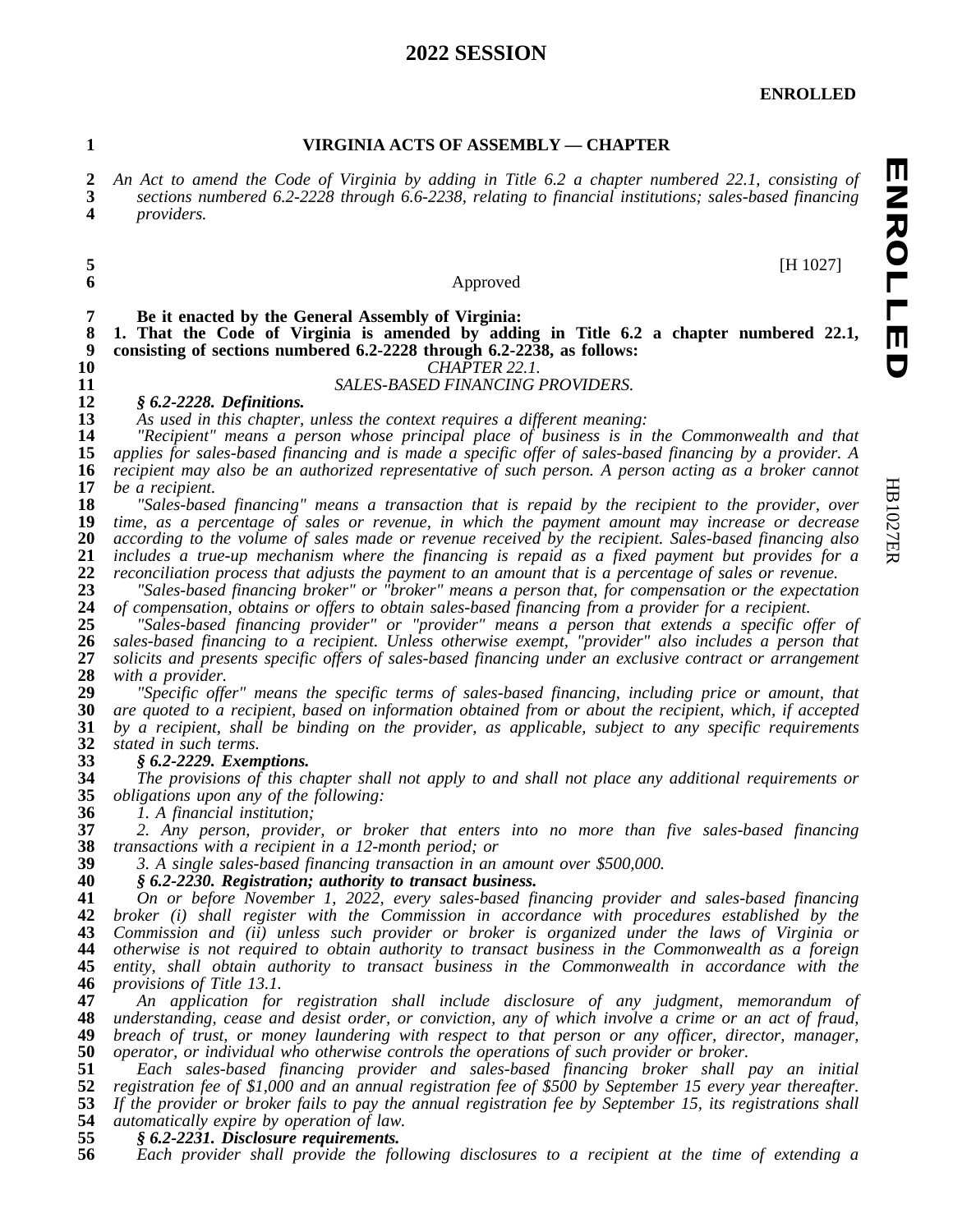#### of 3

*specific offer of sales-based financing, according to formatting prescribed by the Commission:*

 *1. The total amount of the sales-based financing, and the disbursement amount, if different from the financing amount, after any fees deducted or withheld at disbursement.*

*2. The finance charge.*

*3. The total repayment amount, which is the disbursement amount plus the finance charge.*

 *4. The estimated number of payments, which is the number of payments expected, based on the projected sales volume, to equal the total repayment amount.*

5. The payment amounts, based on the projected sales volume (i) for payment amounts that are fixed, *the payment amounts, frequency, and method or (ii) for payment amounts that are variable, a payment* 66 schedule or a description of the method used to calculate the amounts and frequency of payments and payments and payment *payment method.*

68 6. A description of all other potential fees and charges not included in the finance charge, including 69 draw fees, late payment fees, returned payment fees, and prepayment fees or penalties. *draw fees, late payment fees, returned payment fees, and prepayment fees or penalties.*

70 7. If the recipient elects to pay off or refinance the sales-based financing prior to full repayment, an 71 updated disclosure of: *updated disclosure of:*

72  $\alpha$ . The information required by subdivisions 1 through 6 as of the day of prepayment or refinance;<br>73 and *and*

 *b. A description of prepayment policies including whether the recipient will be required to pay any additional fees, penalties, or other amounts not already included in the finance charge, or if the recipient will receive any discount to the finance charge.*

*8. A description of collateral requirements or security interests, if any.*

78 9. A statement of whether the provider will pay compensation directly to a broker in connection with the specific offer of sales-based financing and the amount of compensation. *the specific offer of sales-based financing and the amount of compensation.*

*§ 6.2-2232. Recipient place of business; required signature.*

 *A. For the purpose of determining whether a person's principal place of business is in the* 82 Commonwealth, a provider or broker may rely upon  $(i)$  any written representation by the person as to whether the person's principal place of business is in the Commonwealth, or  $(ii)$  the business address *whether the person's principal place of business is in the Commonwealth, or (ii) the business address provided by the person is in the application for financing.*

 *B. The provider shall obtain the recipient's signature, which may be fulfilled by an electronic* 86 signature, on all disclosures required to be presented to the recipient by this chapter at the time the recipient accepts the specific sales-based financing offer. *recipient accepts the specific sales-based financing offer.*

*§ 6.2-2233. Additional information.*

 *Nothing in this chapter shall prevent a provider from providing or disclosing additional information on a sales-based financing being offered to a recipient, provided, however, that such additional information shall not be disclosed as part of the disclosure required by this chapter.*

 *§ 6.2-2234. Place for bringing action under a contract or agreement to provide sales-based financing; certain fees paid by provider; confessions of judgment prohibited.*

 *A. Where a provider enters into a contract or agreement with a recipient to provide sales-based* 95 financing, any cause of action arising under such contract or agreement shall be brought in a court in<br>96 the Commonwealth. Any provision in the contract or agreement mandating that such action be brought *the Commonwealth. Any provision in the contract or agreement mandating that such action be brought outside the Commonwealth shall be unenforceable.*

 *B. Where a contract between a provider or broker and recipient contains an arbitration provision, such contract shall not require face-to-face arbitration proceedings outside the jurisdiction where the recipient's principal place of business is located. If the contract requires face-to-face arbitration proceedings outside such jurisdiction, such provision is unenforceable. The enforceability of the remaining provisions of the arbitration agreement and the method of selecting a forum for the conduct of the arbitration proceedings are as provided in this Code, the United States Arbitration Act (P.L. 68-401), and any applicable rules of arbitration. The provider shall pay any arbitrators' expenses or*

105 fees or any other expenses or administrative fees incurred in the conduct of the arbitration proceedings.<br>106 C. No sales-based financing contract shall contain any confession by judgment provision or any *C. No sales-based financing contract shall contain any confession by judgment provision or any similar provision. Any such provision in the contract shall be unenforceable.*

*§ 6.2-2235. Applicability of chapter to internet transactions.*

 *The provisions of this chapter shall apply to providers or brokers offering, obtaining, or making* 110 sales-based financing over the internet to or for a recipient, whether or not the provider or broker 111 maintains a physical presence in the Commonwealth. *maintains a physical presence in the Commonwealth.*

# *§ 6.2-2236. Validity of noncompliant sales-based financing.*

 *If any provision of a sales-based financing agreement violates this chapter, such provision shall be* **114** *unenforceable against the recipient.*<br>**115 8 6.2-2237. Regulations.** 

 *§ 6.2-2237. Regulations. The Commission shall adopt such regulations as it deems appropriate to effect the purposes of this chapter. Before adopting any such regulation, the Commission shall give reasonable notice of its content*